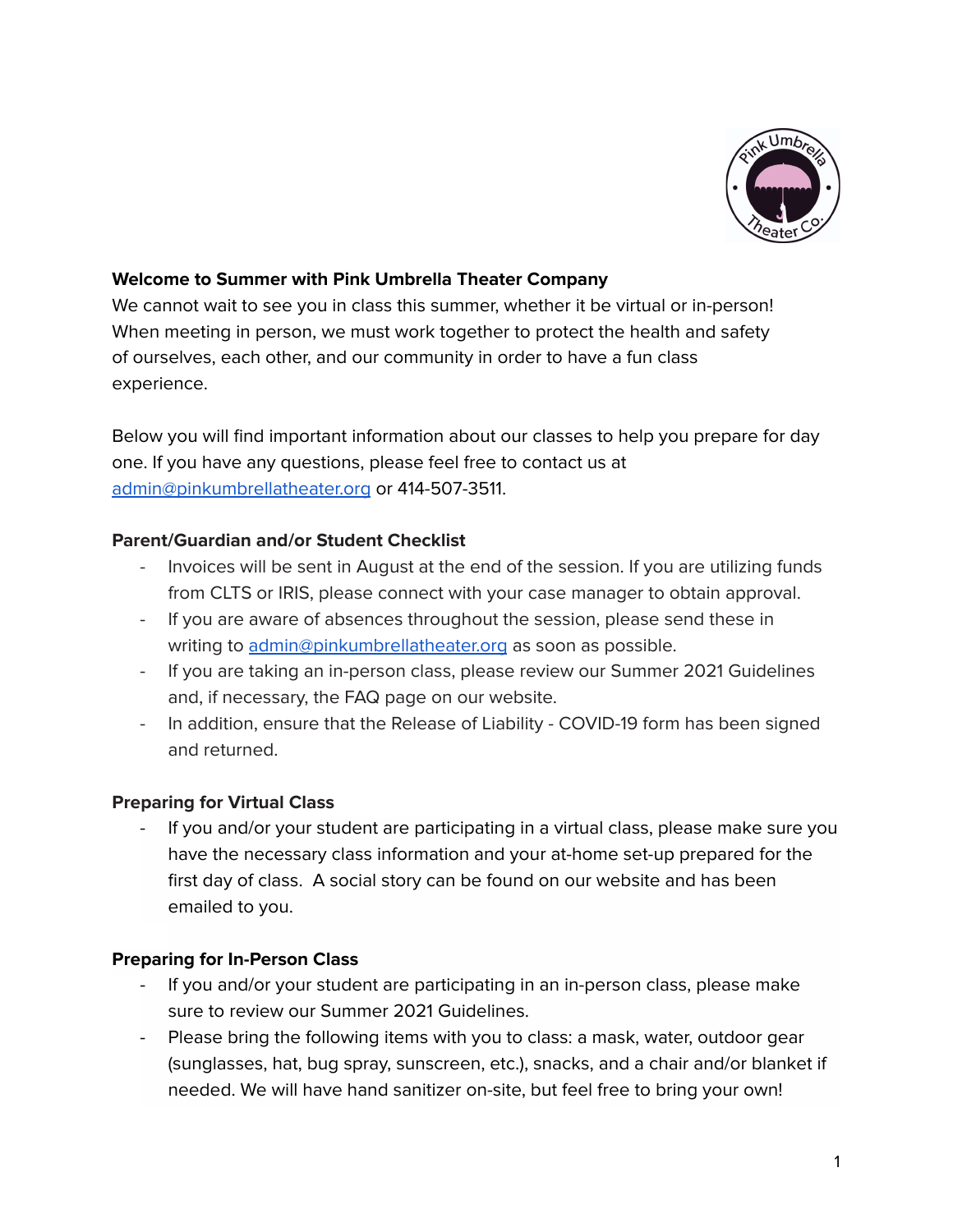- Reminder to label all of your belongings!! Unlabeled items left behind may be thrown away as part of our cleaning process.
- Please complete the COVID-19 health screening form (sent via email) before you arrive for the first class and bi-weekly thereafter.
- Reminder that there are no bathrooms open to the public on site.

# **During In-Person Class**

- Students and staff will social distance from each other by remaining in their spots to ensure at least 6 ft of distance between others.
- Masks will be required for all, unless eating or drinking on break.
- Upon arriving at class, students will be asked to choose a red, yellow, or green bracelet that signals their comfort level with others being in their personal space. Red means "please maintain distance", Yellow for "please ask for permission to enter within six feet", and Green for "welcome into my space". Students and families assume the risk that comes with wearing the green bracelet.
- In the event of singing and dancing, distance will be maintained and even increased if masks need to be removed during singing. In the event of contact during dancing, hand sanitizing will be encouraged after dancing is complete.

# **Dress Code & Valuables**

- Please wear clothes that are comfortable and allow for movement. For our in-person classes, we recommend dressing in layers and ask that students wear comfortable, close-toed shoes.
- We recommend that students leave any valuables at home during our in-person classes. As we are outside in a public park, we cannot guarantee the safety of valuables, though we will do our best to keep an eye on belongings and encourage that valuables that may be damaged remain put away.

## **Breaks**

- Teaching artists will determine class breaks, but students are welcome to take a break when they need one. Students are encouraged to get a snack, water, use the bathroom (virtual classes only, no bathroom on-site for in-person classes), etc.
- For in-person classes, consumption of food and drink are the only time when masks will be taken off, and students must move more than 6 feet apart from those outside their household.

# **Drop Off (In-Person Classes)**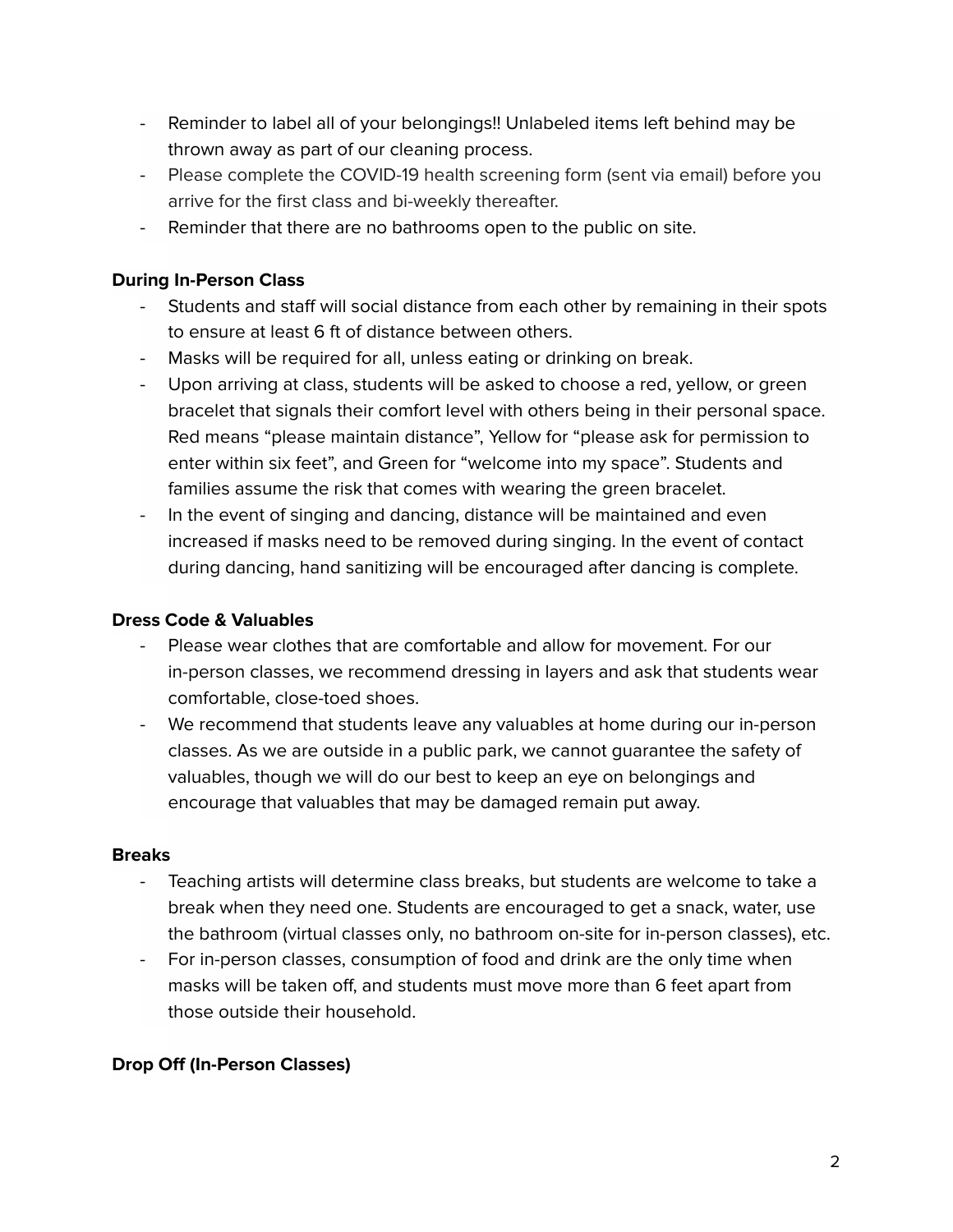- All classes will be held at Paliafito Eco-Arts Park located at 315 W Walker St., Milwaukee, WI 53204. There is ample street parking to facilitate drop-off. Students and parents will be required to check in at the Welcome Station for a temperature check and brief wellness check.
- Parents, guardians, and caregivers are allowed to stay for class. We ask that you interact only with your student(s) if necessary during class and follow mask and distancing guidelines with staff and others present.

# **Pick Up (In-Person Classes)**

- There will be no wellness check prior to students leaving class.
- Once class is over, students may walk themselves to their vehicle provided they tell a staff member and stay within staff sightlines until they are safely in their vehicle. Parents are also welcome to come to the class area to pick-up their student.

## **Class Changes & Cancellations**

- In-person classes will move virtually if there has been COVID-19 exposure within a class and it is determined to be in the best health interest of our students and community to move to a virtual format.
- In the event of inclement weather, we will notify families that we are unable to meet in-person as soon as possible. A Zoom link will be sent out so the class can meet virtually instead.
- All communications to changes in class format will be sent via email.

## **What if myself or my student needs to miss class?**

If you have a prior or unexpected absence, please email us at [admin@pinkumbrellatheater.org](mailto:admin@pinkumbrellatheater.org) or text us at 414-507-3511.

## **What if myself or my child is sick?**

- Please use your best judgement about coming to or bringing your student to in-person classes. If you or your student is sick or contagious, or showing symptoms of any illness, please keep them home.
- Parents/guardians will be promptly notified and expected to arrange to pick up their student if they become ill or show symptoms of illness during class from Paliafito Eco-Arts Park immediately.

## **COVID-19 Safety Protocols**